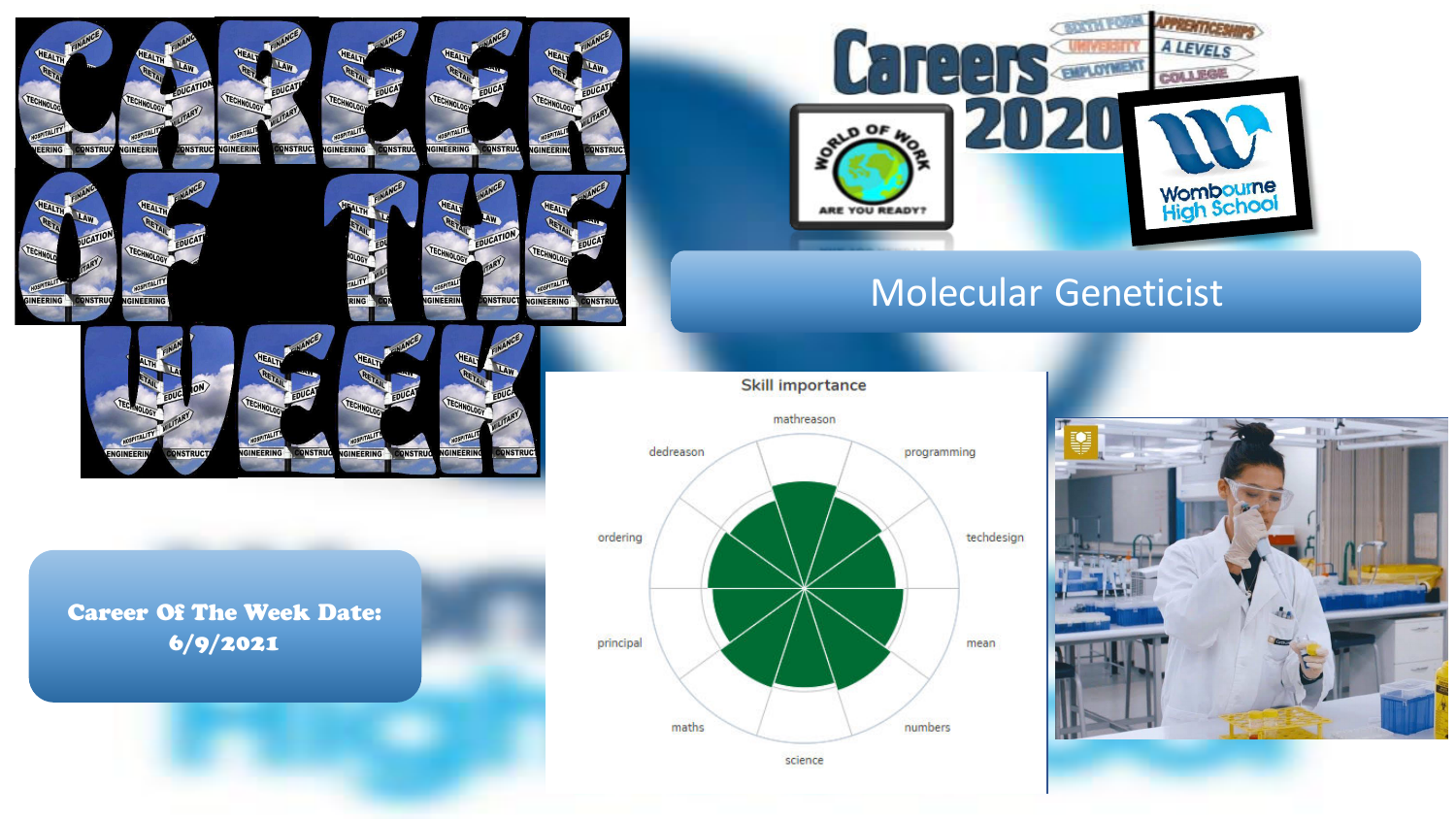

| £22,360                          |  |
|----------------------------------|--|
| average salary                   |  |
| The UK average salary is £28,758 |  |
|                                  |  |

 $\left( 2\right)$ 34 average weekly hours There are 37.5 hours in the average working week

64% male 36% female

 $\left( 2\right)$ 

The UK workforce is 47% female and 53% male

## Molecular Geneticist



## **Description?**

Laboratory technicians carry out routine laboratory tests and checks, and perform a variety of technical support functions requiring the application of established or prescribed procedures and techniques to assist scientists with their research, development, analysis and testing, and to verify the physical, chemical and other characteristics of materials and products.

## **Qualifications**

Entry varies from employer to employer. Entrants usually possess GCSEs/S grades, an appropriate BTEC/SQA award or a GNVQ/GSVQ. Professional qualifications, NVQs/SVQs at various levels, and apprenticeships are available in some areas of work. Good eyesight, and in some cases, normal colour vision are also required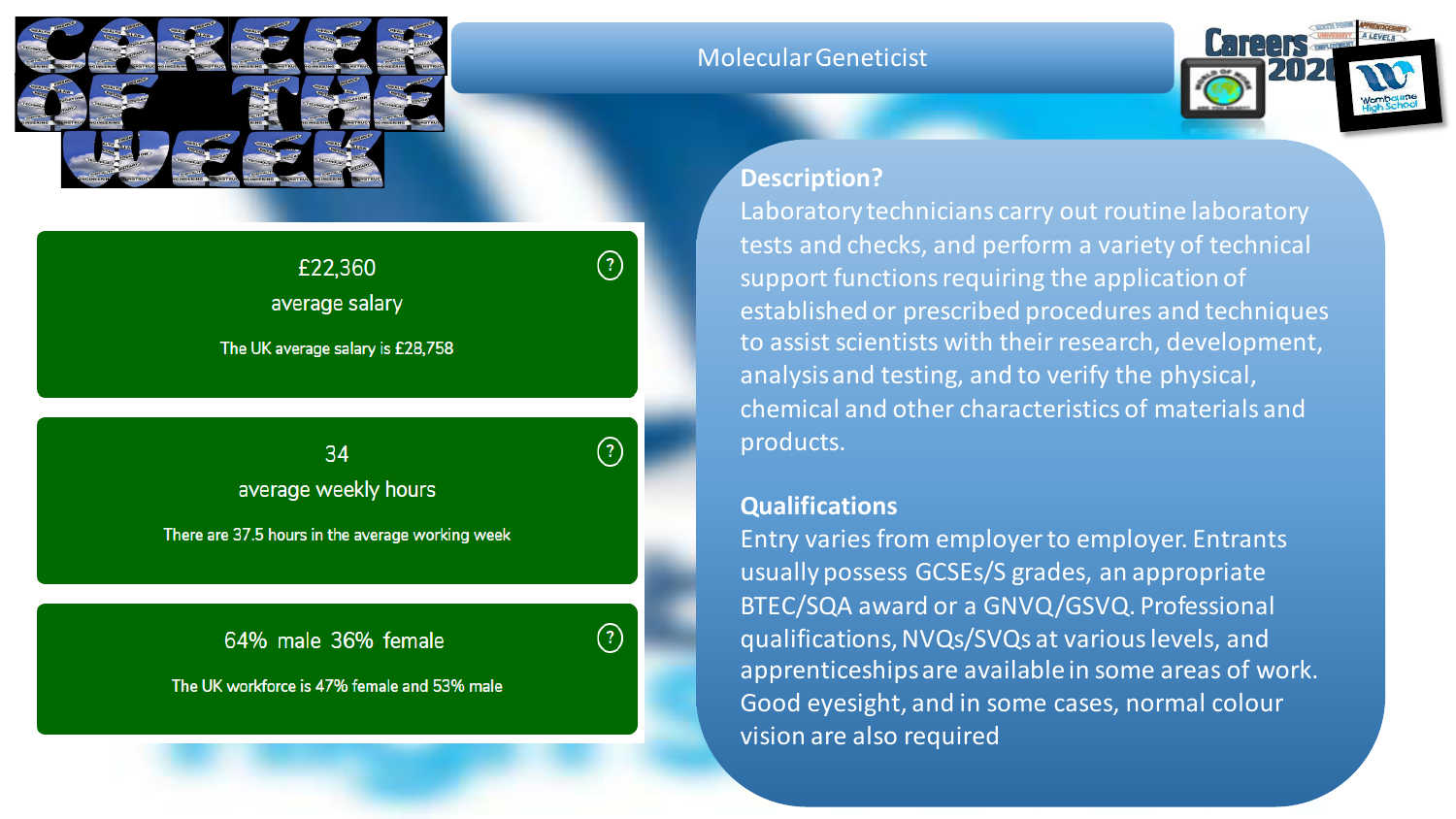

# Molecular Geneticist





#### **Tasks**

Sets up and assists with the construction and the development of scientific apparatus for experimental, demonstration or other purposes; Prepares and analyses body fluids, secretions and/or tissue to detect infections or to examine the effects of different drugs; Grows cultures of bacteria and viruses, prepares tissue sections and other organic and inorganic

material for examination and stains and fixes slides for microscope work;

Operates and services specialised scientific equipment, undertakes prescribed measurements and analyses and ensures that sterile conditions necessary for some equipment are maintained; Records and collates data obtained from experimental work and documents all work carried out.